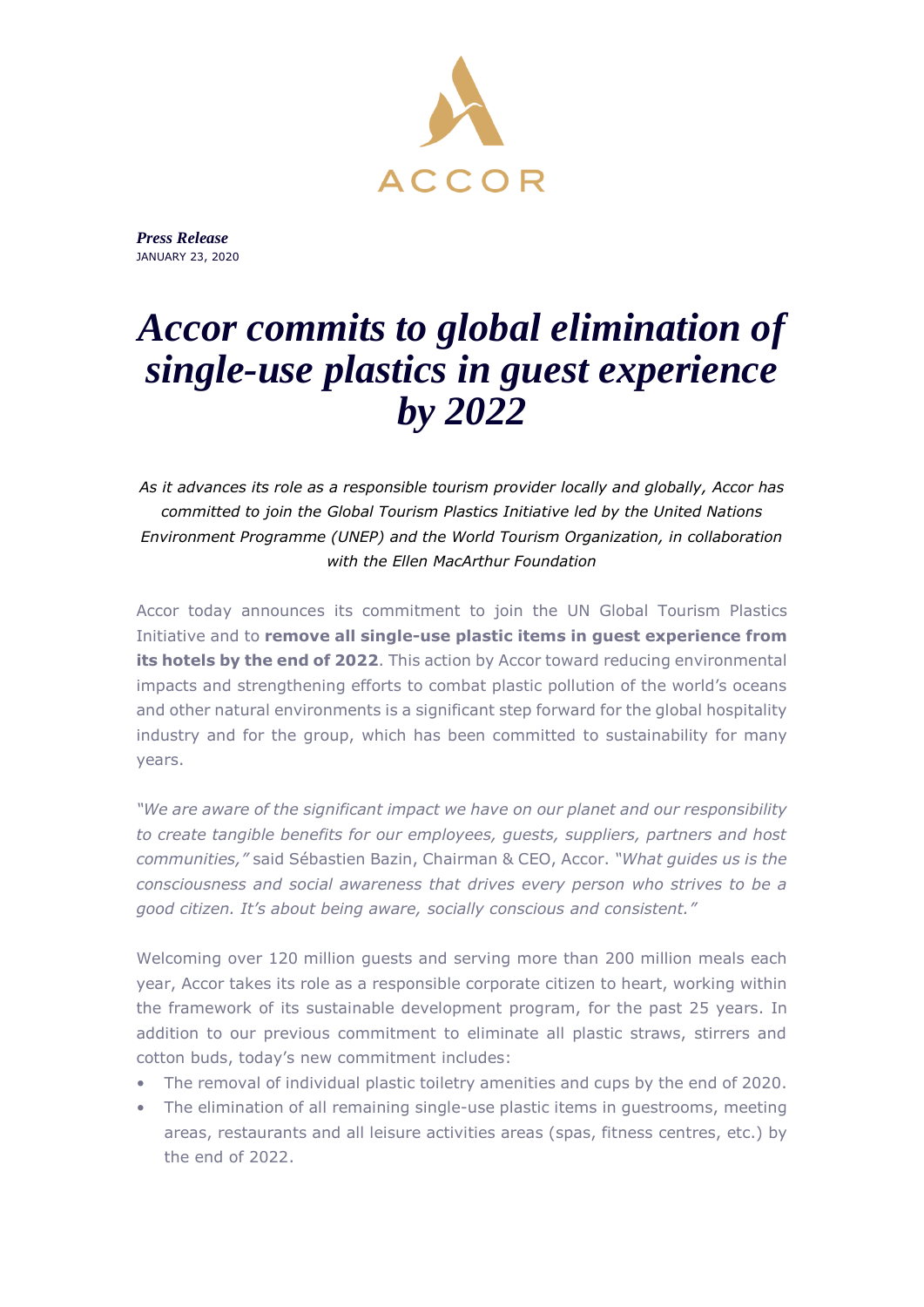

Single-use plastics are defined as disposable items that are used only once and then discarded. Examples include plastic straws, cotton buds, coffee stirrers, plastic cups, plastic bags for laundry or extra pillows, plastic water bottles, all plastic packaging (for food, welcome products, etc), plastic take-away dishes and tableware, plastic gifts and welcome products (toiletries, slippers, pencils, etc), plastic key cards. Relevant alternatives to plastic will be proposed for each specific item, considering Life Cycle Assessments to ensure better environmental performance for the solution proposed to our hotels.

With more than 200 million single-use plastic items used every year in all areas, hotels are already reducing significantly their impact. Several have deployed effective solutions by choosing more sustainable alternatives. For instance:

- 94% of Accor's hotels have eliminated the use of straws, cotton buds and stirrers. The remaining 6% (mostly in China) will do it by end of March 2020
- 89% of ibis' hotels are using dispensers. This means 2087 ibis family hotels have already dropped single use plastic for this equipment. Accor ibis family hotels in Latin America will follow the same initiative this year.
- Fairmont has used new construction and renovation standards in another example of one of our brands' efforts. Its hotels incorporate water filtration taps in guest rooms to eliminate bottled water altogether.
- To go further, our new brand "Greet" was created to answer our guests' needs, so it is in the brand's DNA to be plastic free. There is zero disposable plastic at breakfast and reusable dishes are utilized for butter and jam. In addition, there is zero disposable plastic in rooms and other parts of the hotels. Accor plans to open 10 more Greet hotels in Europe this year.

In addition, several Accor hotels within the group's portfolio of world-leading brands – including Novotel Yangon Max, Myanmar, Sofitel Bogota, many hotels in Bali & Lombok, Indonesia, Ibis Styles São Paulo Anhem – have already taken steps individually to be plastic-free and are advancing towards a 100% single use plastic free objective.

One of Accor's main purposes besides finding alternatives to plastic and reducing environmental impacts is to positively change common mind-sets globally by adopting the 3R logic: Reduce, Re-use and Recycle. The group's headquarters will lead the best practices and hotels will enhance their local initiatives and solutions to hotels guests.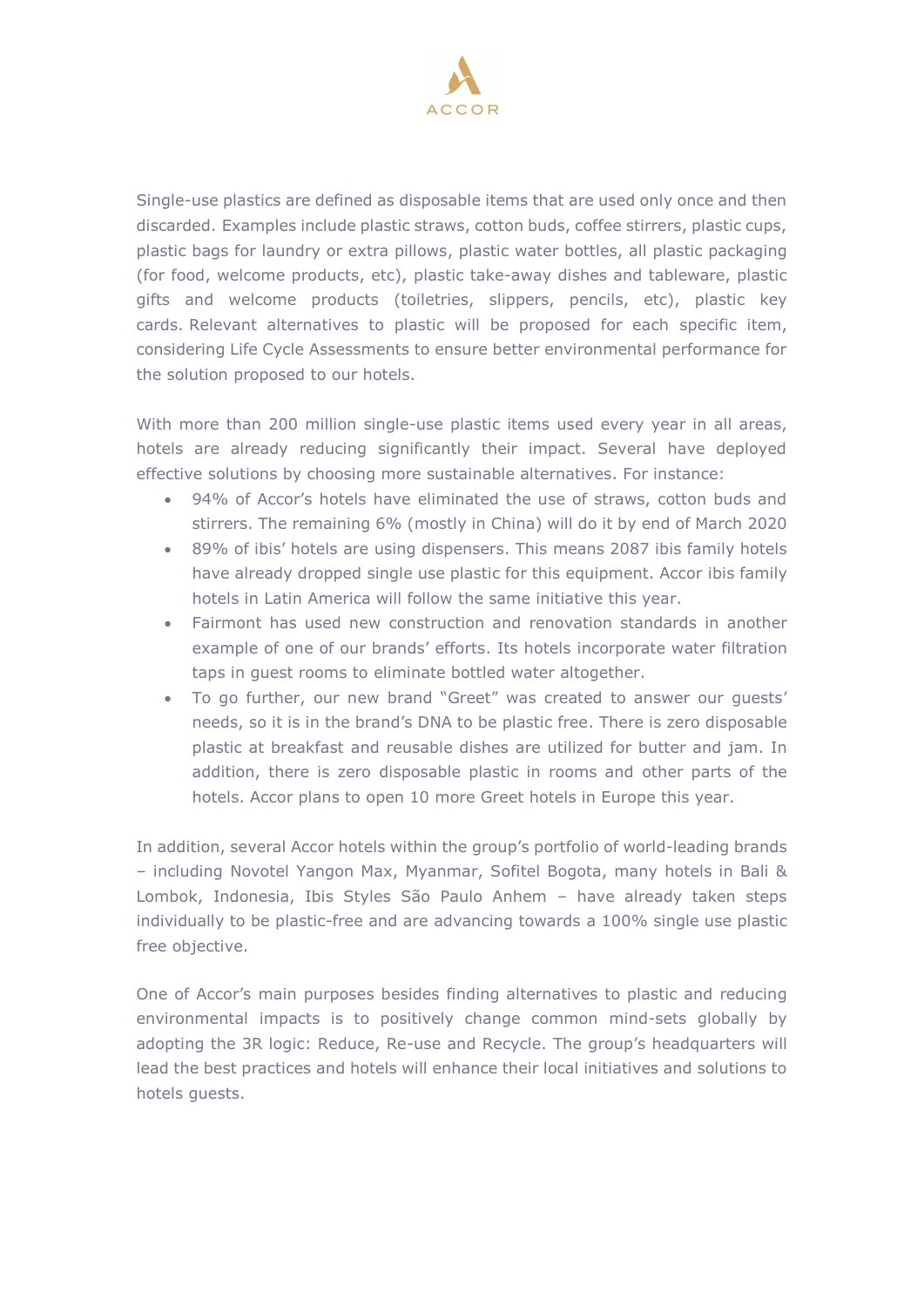

The Global Tourism Plastics Initiative, led by the UN Environment Programme and the World Tourism Organization in collaboration with the Ellen MacArthur Foundation, draws a line in the sand in the fight against plastic waste and pollution. Governments and businesses, such as Accor, commit to a set of ambitious targets. We will work to eliminate the plastic items we don't need; innovate so all plastics we do need are designed to be safely reused, recycled, or composted; and circulate everything we use to keep it in the economy and out of the environment. In September 2019, Accor Netherlands already took a step forward by signing the International Tourism Plastic Pledge led by MVO Netherlands and therefore initiating the work to becoming as soon as possible a signatory of the Global Tourism Plastics Initiative, for which a detailed commitment has to be presented, is a logical next step.

*"Plastic pollution is one of the major environmental challenges of our time, and tourism has an important role to play in contributing to the solution,"* said UN Environment Programme Economy Division Director, Ligia Noronha. *"Through the Global Tourism Plastics Initiative, tourism companies and destinations are supported to innovate, eliminate, innovate and circulate the way they use plastics, to advance circularity in our economies and reduce plastics pollution globally."*

*"Our efforts do not stop here. We are an innovative group by nature and we continuously search for more areas where we can reduce our impact on the global environment while helping our local communities in their efforts to create a healthier, more sustainable future,"* said Sébastien Bazin. *"As we work to deliver on our commitments, we are grateful to our dedicated teams of employees all over the world who share our belief in making the world a better place for our guests, while they are traveling with us and even while they are not."*

###